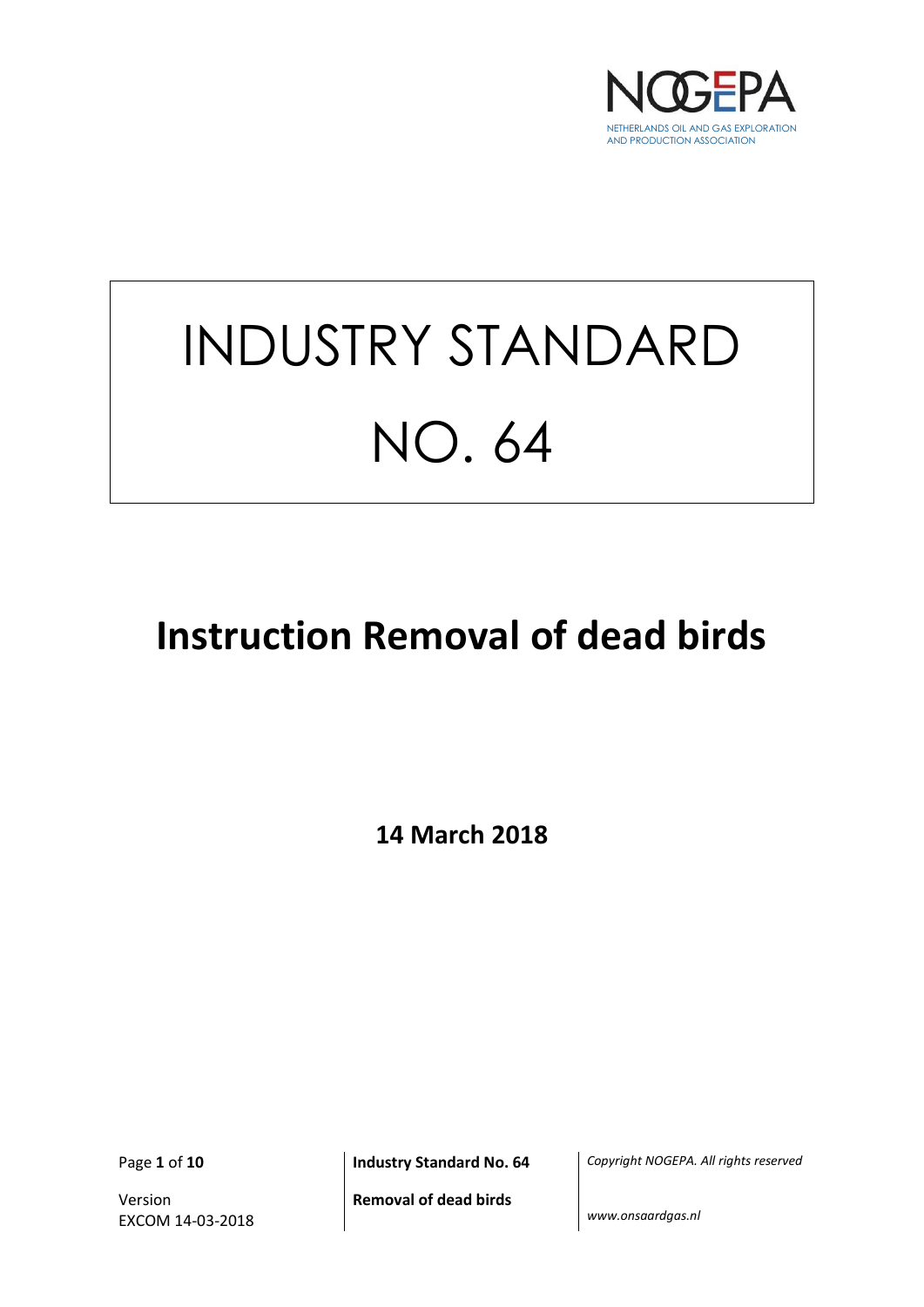

# Index

| 1. |     |  |
|----|-----|--|
| 2. |     |  |
|    | 2.1 |  |
| 3. |     |  |
|    | 3.1 |  |
|    | 3.2 |  |
|    | 3.3 |  |
|    | 3.4 |  |
|    | 3.5 |  |

Page 2 of 10

**Industry Standard No. 64** 

Copyright NOGEPA. All rights reserved

**Removal of dead birds**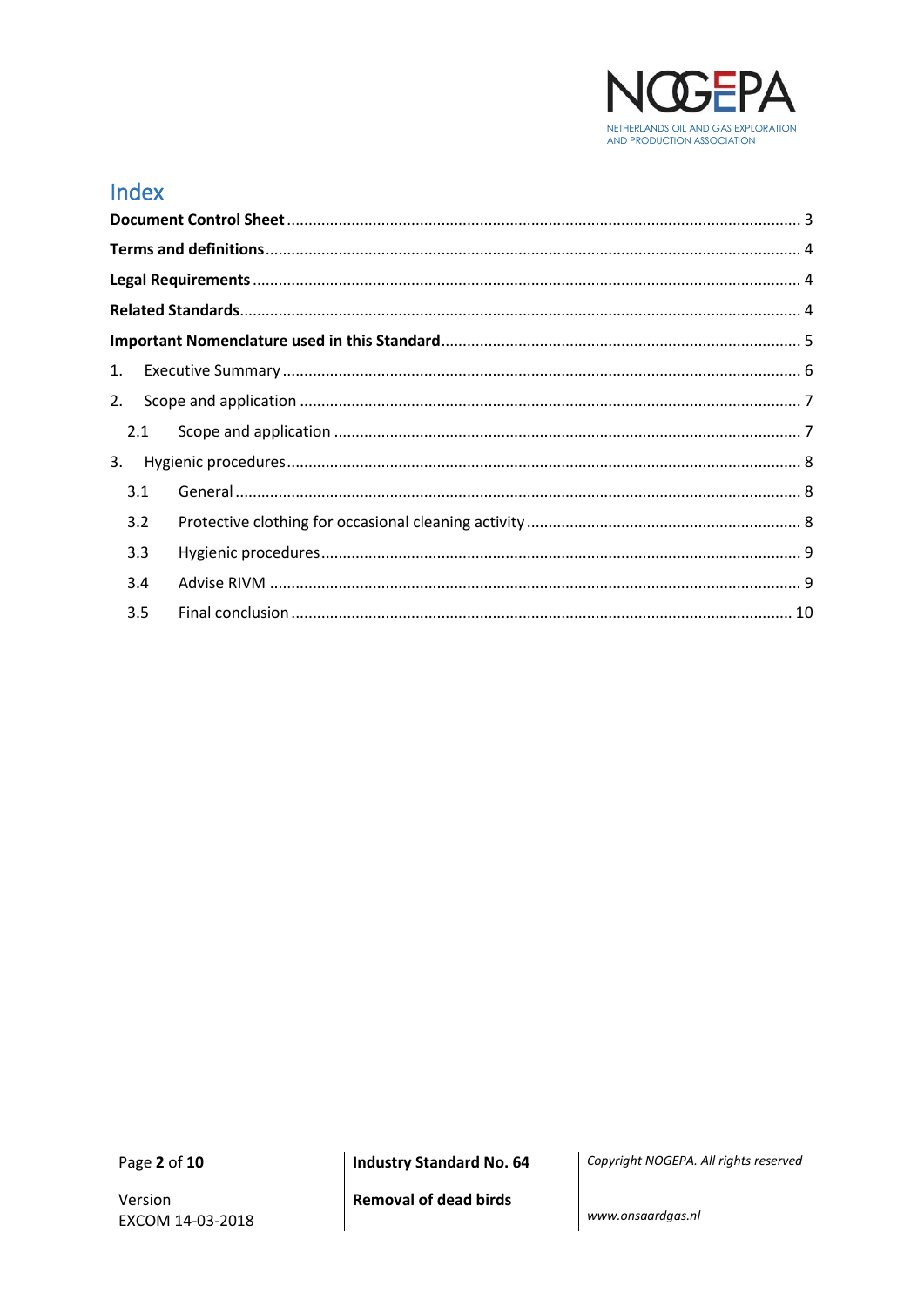

#### <span id="page-2-0"></span>**Document Control Sheet**

| <b>Control Sheet</b>   |                                        |  |
|------------------------|----------------------------------------|--|
| Responsible Committee  | <b>OPCOM</b>                           |  |
| Title Document (UK)    | Instruction Removal of dead birds      |  |
| Type Document (UK)     | <b>Industry Standard</b>               |  |
| <b>Control Number:</b> | 64                                     |  |
| <b>Control Status:</b> | Controlled / Uncontrolled when printed |  |
| <b>Issue Status</b>    | [draft]                                |  |

| Document update timeframe | C3             |               |
|---------------------------|----------------|---------------|
| l C1 - 12 Months          | C2 - 24 Months | ิ - 36 Months |

| <b>Endorsed by</b>           |       |  |
|------------------------------|-------|--|
| <b>Environment Committee</b> | Name  |  |
|                              | Date: |  |
|                              | Name  |  |
| Health and Safety Committee  | Date: |  |
|                              | Name  |  |
| Legal Committee              | Date: |  |
|                              | Name  |  |
| <b>Operations Committee</b>  | Date: |  |
| <b>Approved by</b>           |       |  |
|                              | Name  |  |
| <b>Executive Committee</b>   | Date: |  |

| <b>Revision History</b> |      |                                                                               |        |          |          |
|-------------------------|------|-------------------------------------------------------------------------------|--------|----------|----------|
| Re<br>$\mathsf{v}$      | Date | Description                                                                   | Author | Reviewed | Approved |
|                         |      | $1st$ Issue - This standard is<br>a conversion of the old<br>Guideline No. 11 |        |          |          |
|                         |      |                                                                               |        |          |          |
|                         |      |                                                                               |        |          |          |

This document will be controlled in accordance with the NOGEPA Industry Standard No. 80 on Standards and Document Control.

Version EXCOM 14-03-2018

Page **3** of **10 Industry Standard No. 64** *Copyright NOGEPA. All rights reserved*

**Removal of dead birds**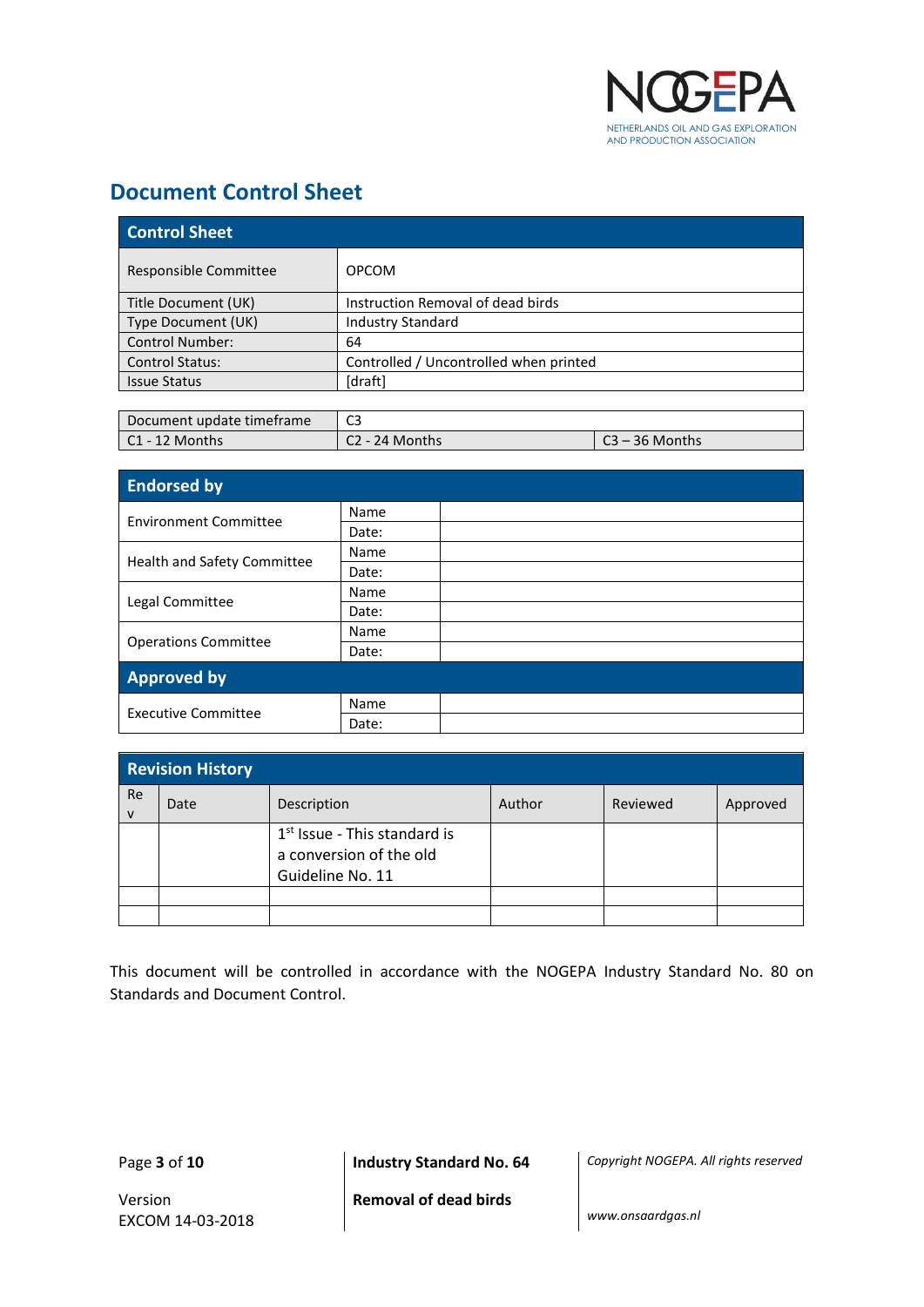

# <span id="page-3-0"></span>**Terms and definitions**

| <b>AID</b> | <b>General Inspection Service</b>                         |
|------------|-----------------------------------------------------------|
| NVWA       | Netherlands Food and Consumer Product Safety Authority    |
| <b>WHO</b> | World Health Organisatie (Wereld Gezondheids Organisatie) |

# <span id="page-3-1"></span>**Legal Requirements**

| Chapter 4, section 9 | Working conditions decree |
|----------------------|---------------------------|
|                      | $\overline{\phantom{0}}$  |

## <span id="page-3-2"></span>**Related Standards**

| $\overline{\phantom{0}}$ |  |
|--------------------------|--|
| $\overline{\phantom{0}}$ |  |

Version EXCOM 14-03-2018

Page **4** of **10 Industry Standard No. 64** *Copyright NOGEPA. All rights reserved*

**Removal of dead birds**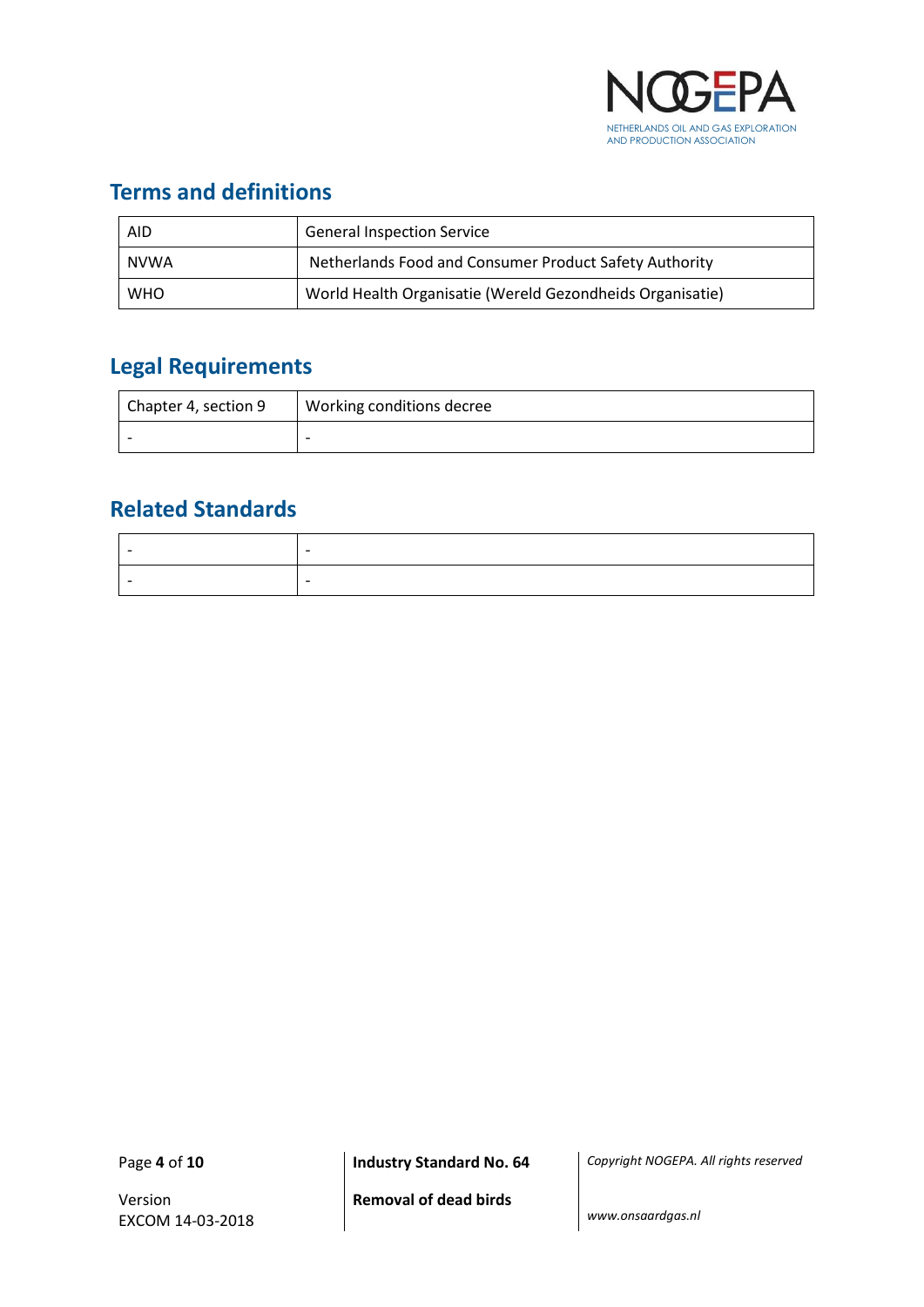

# <span id="page-4-0"></span>**Important Nomenclature used in this Standard**

| In the context of this Standard and when so used to describe a method or practice:                                                                                                                     |                                                                                                                                                                                                                                                                                                                                                                                                                                                                                                                                                                                        |  |
|--------------------------------------------------------------------------------------------------------------------------------------------------------------------------------------------------------|----------------------------------------------------------------------------------------------------------------------------------------------------------------------------------------------------------------------------------------------------------------------------------------------------------------------------------------------------------------------------------------------------------------------------------------------------------------------------------------------------------------------------------------------------------------------------------------|--|
| 'shall'                                                                                                                                                                                                | means that such method or practice reflects a mandatory provision of<br>law (in Dutch: dwingend recht). Such method or practice is mandatory<br>for those who are the addressees of such provision (mostly the<br>operators). A Standard can describe or quote, but not amend, mandatory<br>provisions. When an operator in exceptional cases for technical,<br>operational or HSE reasons cannot comply, exceptions shall be<br>documented and reported, and risks mitigated. Please note that this<br>does not release the operator from the obligation to comply with the<br>law. * |  |
| 'should'                                                                                                                                                                                               | means that such method or practice reflects a Good Operating Practice.<br>An operator is generally expected to apply such method or practice, but<br>a specific situation may require a specific alternative. In other words: the<br>operator complies or explains, and documents the explanation. *                                                                                                                                                                                                                                                                                   |  |
| 'could'                                                                                                                                                                                                | means that such method or practice is of an advisory nature or<br>mentioned by way of example. An operator is not obliged to comply and<br>is not obliged to explain if he does not comply.                                                                                                                                                                                                                                                                                                                                                                                            |  |
| * Please refer to paragraph 2.3 of Standard 80 (Standards and Document Control), for further<br>explanation on an exception of a 'shall' provision, or on a comply-or-explain of a 'should' provision. |                                                                                                                                                                                                                                                                                                                                                                                                                                                                                                                                                                                        |  |

 $\mathbf{r}$ 

Version EXCOM 14-03-2018

Page **5** of **10 Industry Standard No. 64** *Copyright NOGEPA. All rights reserved*

**Removal of dead birds**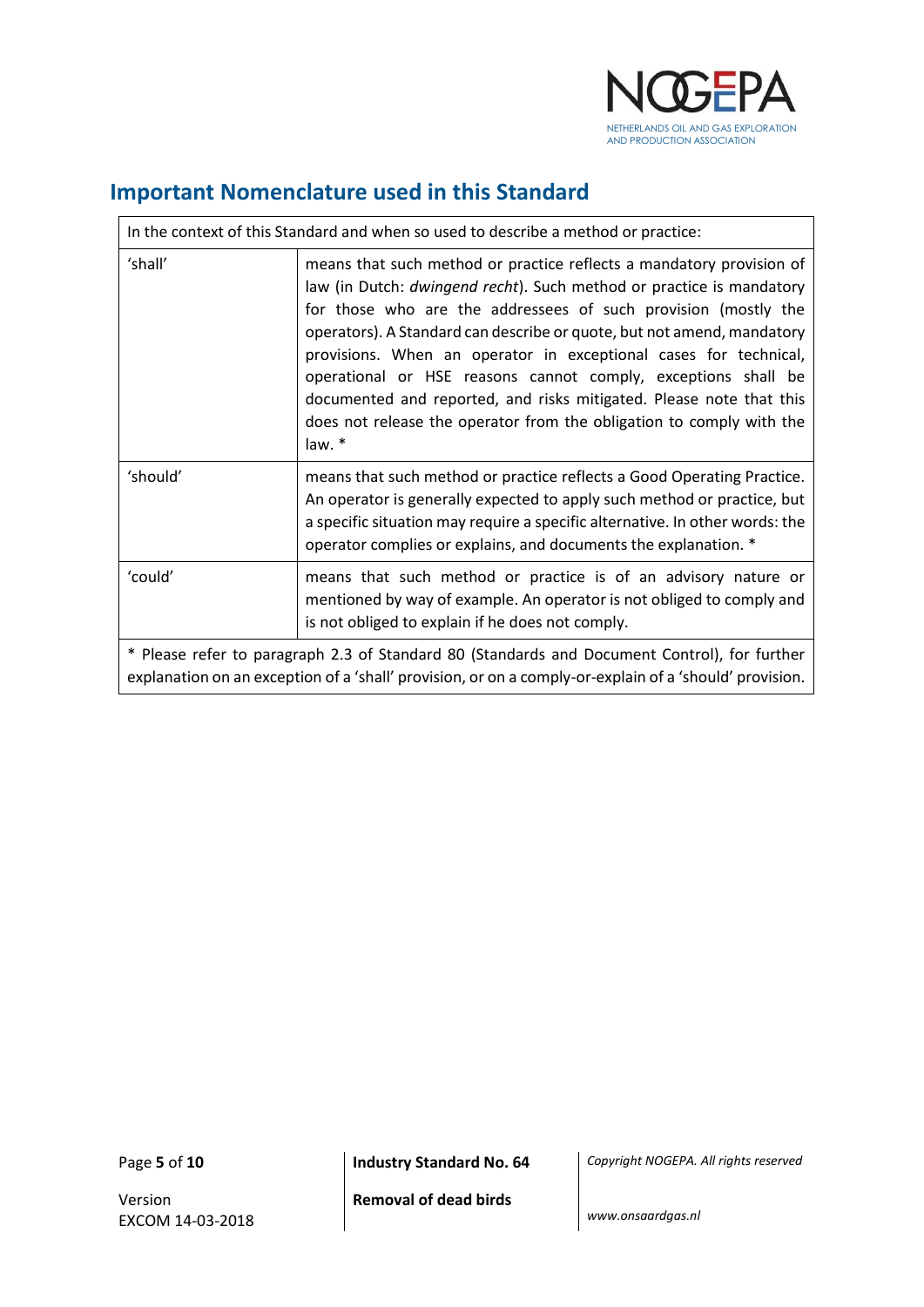

#### <span id="page-5-0"></span>**1. Executive Summary**

This Standard addresses measures, like protective clothing, and a procedure which must be followed when a dead bird is found on an offshore mining installation. Applying the described measures and procedure reduces the chance of spreading bird flu.

Version EXCOM 14-03-2018

Page **6** of **10 Industry Standard No. 64** *Copyright NOGEPA. All rights reserved*

**Removal of dead birds**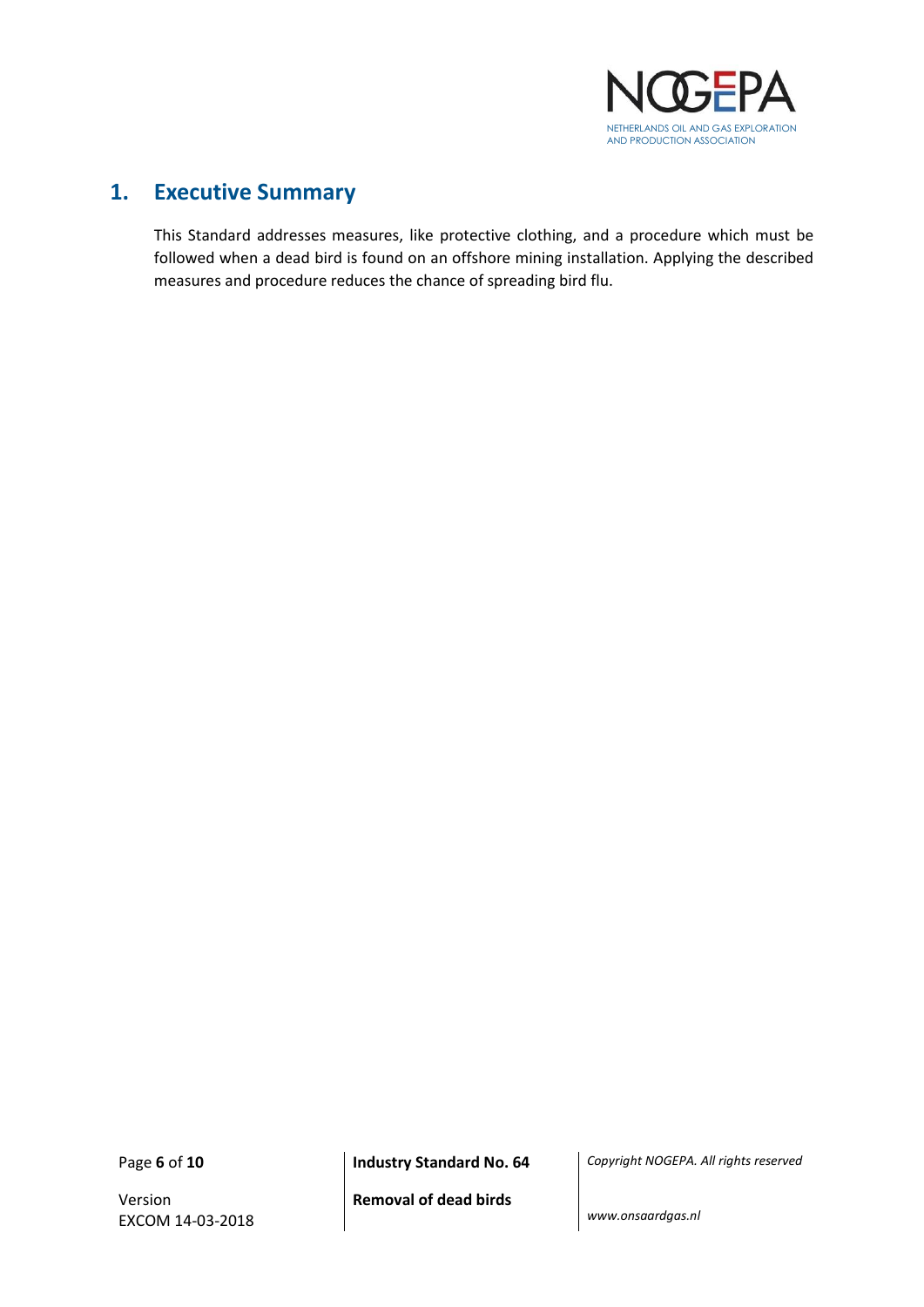

#### <span id="page-6-0"></span>**2. Scope and application**

#### <span id="page-6-1"></span>2.1 **Scope and application**

Scope of this Standard is to address the hygienic procedure for disposing off dead birds as well as the cleaning procedures of surfaces.

These measures are applicable to all offshore mining installations on the Dutch Continental Shelf.

Version EXCOM 14-03-2018

Page **7** of **10 Industry Standard No. 64** *Copyright NOGEPA. All rights reserved*

**Removal of dead birds**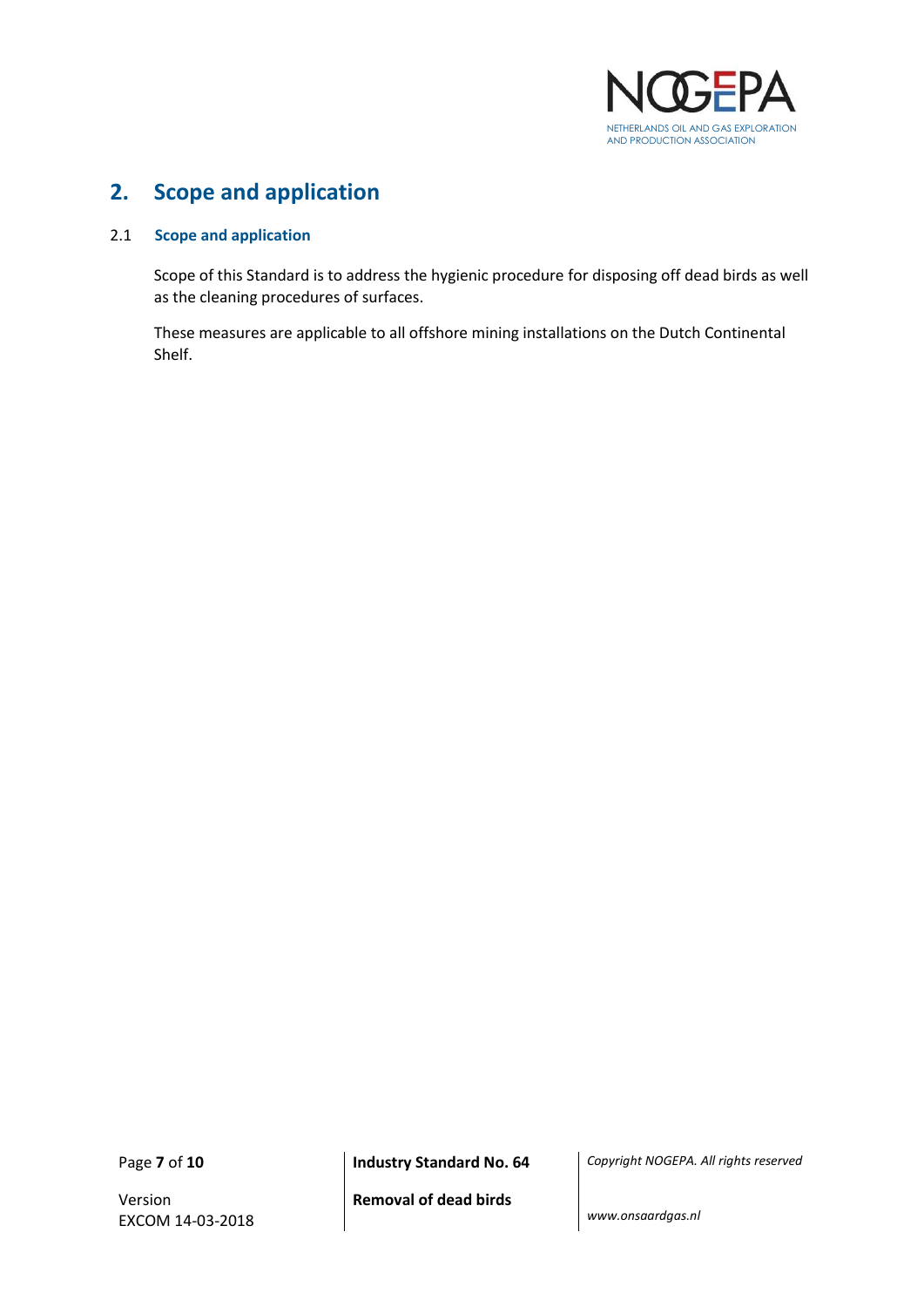

## <span id="page-7-0"></span>**3. Hygienic procedures**

#### <span id="page-7-1"></span>3.1 **General**

Avian flu, also known as avian influenza or avian influenza, is a contagious viral disease that is occasionally demonstrated in bird species such as pigeons, gulls and swans. Worldwide, various avian influenza viruses circulate among wild water birds, also in the Netherlands. These water birds are the natural source of the viruses that can cause avian influenza, especially among poultry. Some of these virus types cause serious disease orthe death of birds. This is called highly pathogenic avian flu. Other types of bird flu are just mild or even without disease symptoms (low pathogenic avian flu).

The presence of the virus is monitored by the World Health Organization (WHO) and by the European Union in relation to travel advise.

In rare cases, some virus types can pass from animal to human. This only happens if there is direct and intensive contact between infected birds and people.

So far, the virus has not spread from person to person.

It is anticipated that through internal changes and after mixing with human viruses, avian influenza virus will pass from human to human.

Under such conditions there will be large numbers of the infected individuals (Pandemic). To prevent such Pandemic governments at national level have issued surveillance programmes and guidelines. The use of antiviral medicines such as Tamiflu is part of such programme. The antiviral substances are to be given after persons have been infected. At this moment there is no prophylactic vaccination available for usage in humans.

Droppings of infected birds may also fall into drinking water basins, swimming pools and (rain) water barrels. According to experts it is unlikely that the virus presents a health hazard to humans under such conditions. The virus itself is vulnerable and is unable to multiply significantly in (rain) water.

Contaminated surfaces should be thoroughly cleaned with water and soap or normal household cleaner. Contaminated surfaces are also cleaned by means of steam cleaning.

#### <span id="page-7-2"></span>3.2 **Personal protective equipment**

The following protective clothing could be worn for (cleaning) activity related to dead bird, faeces of birds or birds' nests $1$ :

• Rubber boots

 $\overline{a}$ 

Version EXCOM 14-03-2018

Page **8** of **10 Industry Standard No. 64** *Copyright NOGEPA. All rights reserved*

**Removal of dead birds**

<sup>&</sup>lt;sup>1</sup> It shall not be allowed to remove bird nests in the breeding season. The breeding season for seagulls runs from April to the end of August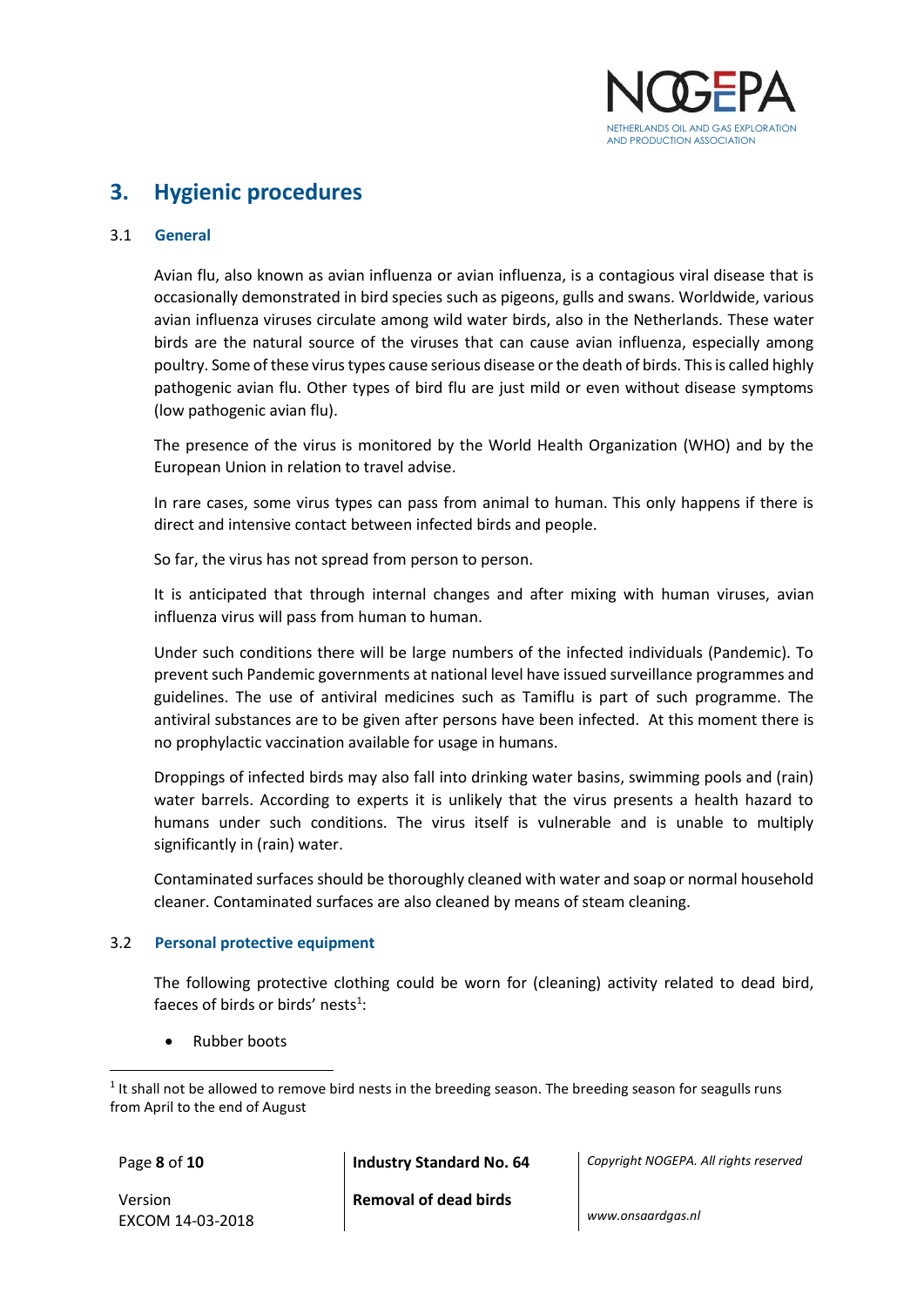

- Neoprene rubber gloves, washable (no disposable gloves)
- A paper mask (type FFP2, however, type FFP3 is recommended)
- Faceshield
- A disposable overall

If regular (possible) exposure and thus higher levels of exposure exist, such as in special cleaning teams, neoprene overalls and a mouth nose piece mask type EN 149:2001, class FFP3 could be worn.

The operator shall identify the risks in order to decide on the personal protective equipment needed.

A work permit will be required prior to the cleaning activities.

#### <span id="page-8-0"></span>3.3 **Hygienic procedures**

When a dead bird is found, then act as follows:

- Place the dead bird (using a shovel or a tin-plate) in a suitable plastic bag, preferably leak proof and tightened properly. Next it should be placed into a second bag which is also tightened properly.
- Tie the bag and place in a second plastic bag.
- Although the bird(s) in the double bags can be disposed of in the normal household waste.
- Disposable coverall and gloves are also placed in the second bag. Then tighten bag tightly. For transport place the double bag(s) into a box.

Thoroughly clean the other personal protective equipment (boots, gloves and safety goggles) and used tools (eg scoops, brooms and scrapers) with soap and water and a disinfectant eg Lysol.

- Wash hands thoroughly with water and soap. Use a hand detergent or cream.
- It is advised to change the clothing underneath the disposable overall. Wash any clothing that has been in contact with dead bird using ordinary washing detergent at temperatures normally used for the clothing.

#### <span id="page-8-1"></span>3.4 **Advise NVWA**

The NVWA uses the following notification instruction:

- Did you find 1 or 2 dead wild ducks, swans or geese in the same spot? Or less than 20 other wild birds in one place? Report this to the Dutch Wildlife Health Center (DWHC) via the online reporting form Report a dead animal.
- Did you find 3 or more dead ducks, swans or geese in the same place?

Page **9** of **10 Industry Standard No. 64** *Copyright NOGEPA. All rights reserved*

Version EXCOM 14-03-2018 **Removal of dead birds**